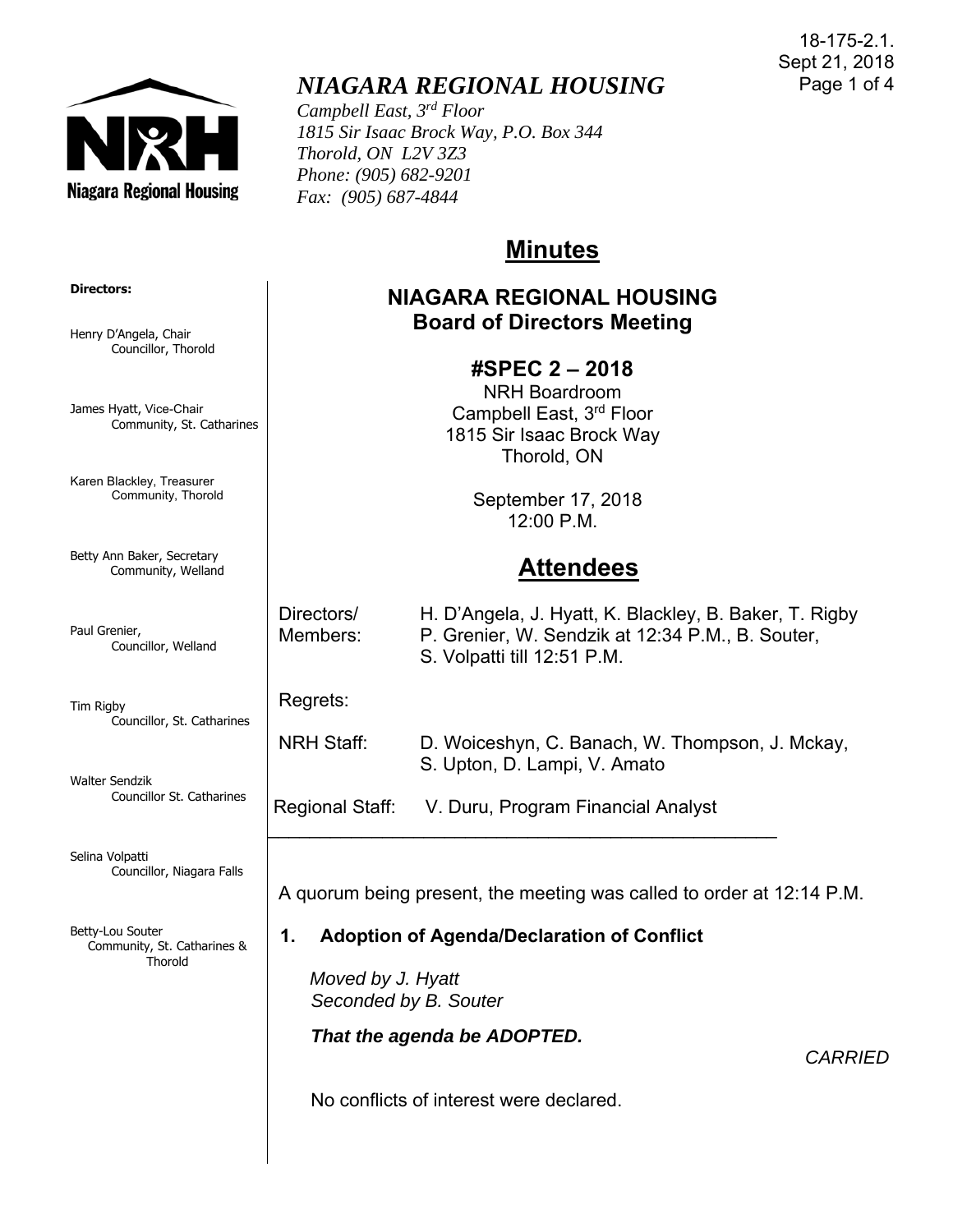#### **2. Alternative Service Delivery**

On Thursday, July 19, 2018, regarding Item 5.1. COM 22-2018 - Staff Report on the Proposed Hybrid Model within the Alternative Service Delivery Review of Social Housing, the following motion was passed (minutes COTW 02-2018):

> That Report COM 22-2018, dated July 19, 2018, respecting Staff Report on the Proposed Hybrid Model within the Alternative Service Delivery Review of Social Housing, **BE RECEIVED** and the following recommendations **BE APPROVED**:

- 1. That this report **BE RECEIVED** for information; and
- 2. That Regional Council **DIRECT** staff to implement the proposed hybrid structure, where Niagara Regional Housing (NRH) retains the responsibility for the property and asset management of the social housing portfolio (i.e. Housing Operations), and transfers the Housing Programs and Community Resource Unit to Niagara Region's Community Services.

Moved by Councillor Sendzik Seconded by Councillor Rigby

That Report COM 22-2018 **BE REFERRED** for 60 days to the Regional Council meeting being held on September 13, 2018 to allow for further consultation between the parties involved to ensure understanding of the roles and responsibilities moving forward.

At the September 13, 2018 Council meeting a decision this item was deferred to deferred the October 4, 2018 Council meeting.

- W. Sendzik joined the meeting at 12:34 P.M.
- S. Volpatti left the meeting at 12:51 P.M.

*Moved by B. Baker Seconded by B. Souter* 

*That the Strategic Planning presentation be MOVED to this meeting as the next agenda item.* 

*CARRIED*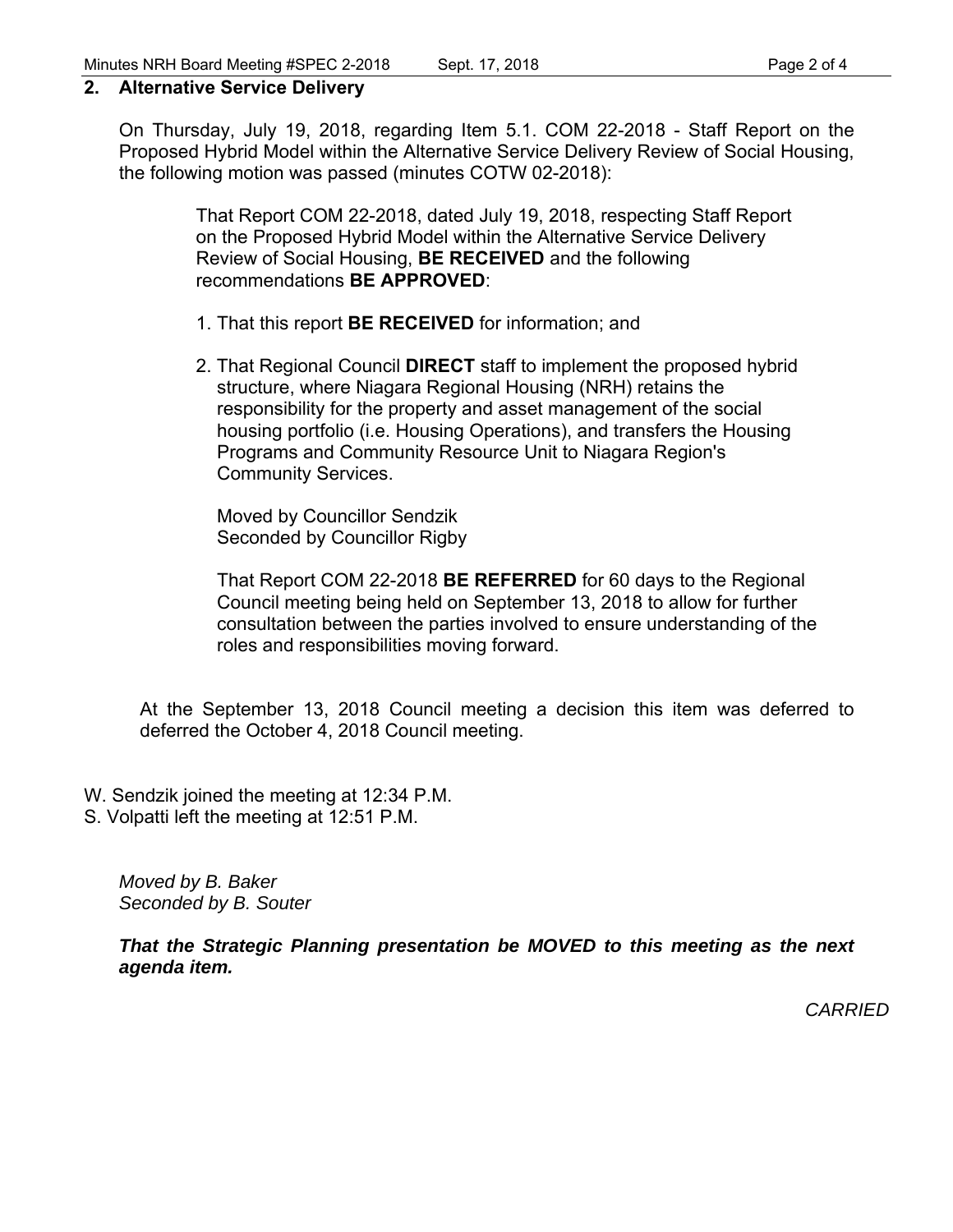- 3. NRH Strategic Plan: Present 202X 18-SPEC 2-3
	- V. Duru, distributed and presented "NRH Strategic Plan: Present-202X":
		- Strategic & business plan approach Strategic plan components
			- Vision
			- Mission
			- Overarching Objectives & Core Values
			- Customer, Financial, Organizational Process & Learning / Development Perspectives & Initiatives
			- Management team input
				- Housing Programs Division
				- NRH Owned-Units Division
			- Next Steps: Measures & Targets; Stakeholder Input Through Strategic Plan Roll-out
		- Board Governance: Discussion & Input: Vision, Mission, Overarching Objectives
		- Next Steps: Timelines

Director comments included:

- There are people who don't fit Community Services model/criteria but are homeless or at risk of being homeless
- Add parking charge as potential revenue source
- Be mindful of legislation re: Community Health keep portfolio mix don't regress to lowest income only/ghetto building

*Moved by W. Sendzik Seconded by K. Blackley* 

#### *That the NRH Board of Directors RECEIVE NRH Strategic Plan: Present – 202X; and, That further NRH Strategic Planning be put on HOLD pending Councils Decision regarding COM 22-23018, at their October 4, 2018 meeting.*

*CARRIED* 

*3.a. Moved by P. Grenier Seconded by W. Sendzik* 

*That NRH Board of Directors direct the Chair, Vice-Chair and CEO to PREPARE a presentation on impacts of a Hybrid model on housing in Niagara, to Council, listing recommendations, how programs would be delivered and measurable results, including costs.* 

*CARRIED*